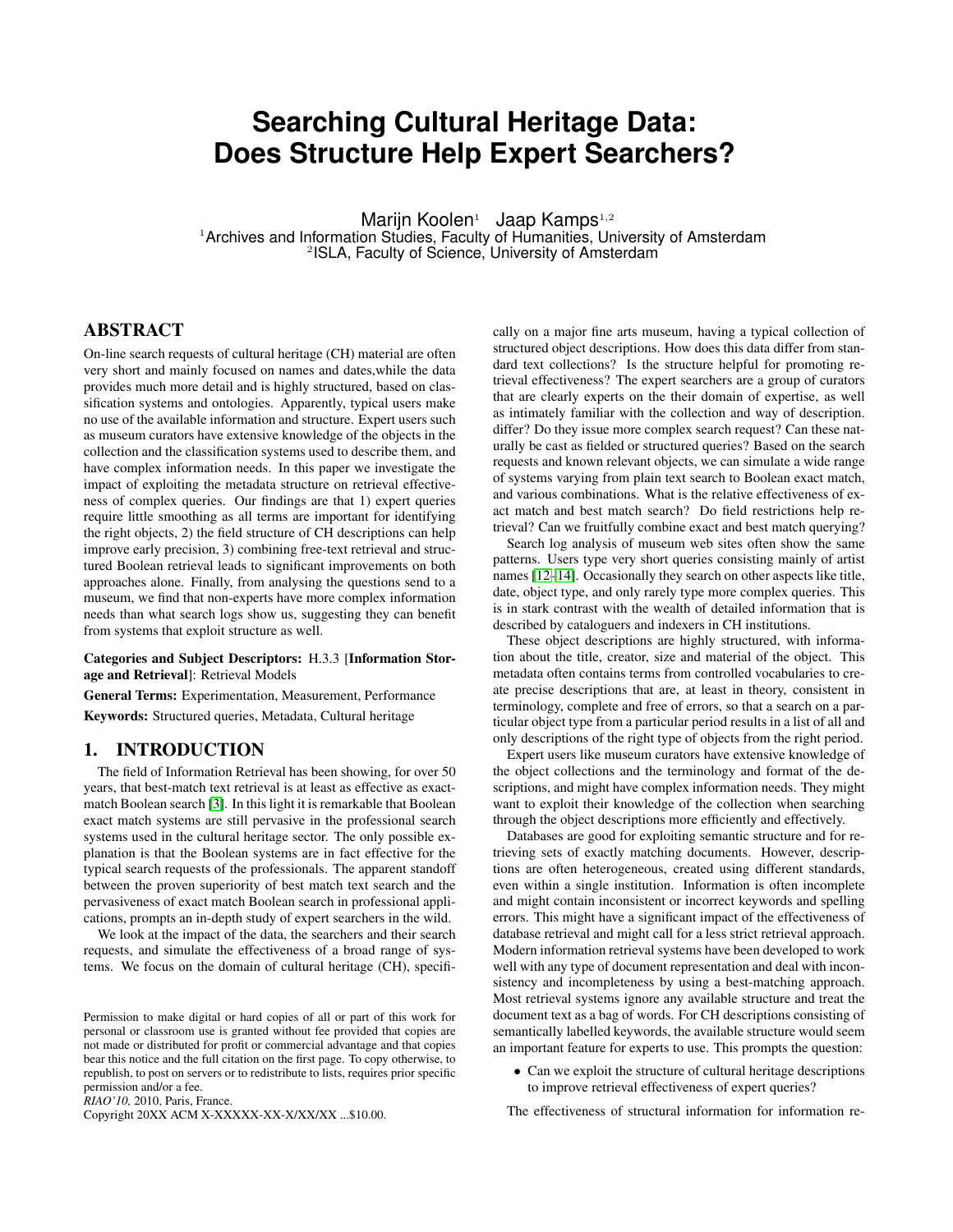trieval is an old question. The Cranfield experiments were designed to evaluate different indexing languages, which were based on different classification systems [\[11\]](#page-3-3).The experiments were conducted on collections on scientific literature. One of the findings was that searching on combinations of words was more effective than using formally defined classifications. Nowadays it is common practice to simply index all the words in a document. Exploiting the document structure has been studied extensively [\[1,](#page-3-4) [2,](#page-3-5) [9\]](#page-3-6), however, most document collections studied in IR have very little structure.

More specifically, we want to know:

- Do experts (museum curators) have more complex information needs than non-experts?
- Can expert searchers benefit from structured queries?

In the following sections we discuss information requests in cultural heritage (§ [2\)](#page-1-0), and experiments with structured queries (§ [3\)](#page-2-0). We discuss the utility of structured queries for non-expert users  $(\S 4)$  $(\S 4)$ , and conclude with a discussion of our findings  $(\S 5)$  $(\S 5)$ .

## <span id="page-1-0"></span>2. INFORMATION REQUESTS

In this section, we look at the search requests of both experts and non-experts.

# 2.1 Search Log Queries

We studied the search log data of the Gemeentemuseum from 9 January 2004 to 15 October 2007. The web site allows users to search through a collection of 1,100 of the highlights of the museum object collection. The web site provides images and some metadata for these objects. The search logs contain over 7,500 queries with corresponding click-through data. Of the 10 most frequent queries, 9 are artist names and one is the name of a painting. All 10 queries consist of one words. Why are these queries short and atomic? Is it because users of the system have only very simple, atomic information needs? Is it because they lack knowledge about the system and the data to be able to formulate a more complex query? Or is it because the system does not support complex queries that target multiple aspects of object descriptions?

The log only shows the clicks on images from the results list, including the query that generated the results list. The logs show when a user clicks the search button, but not the actual query. The only information we can get therefore, is the combination of a requested object and the corresponding query. If no image is clicked, or no result is returned in response to a query, we have no information. We note that the logs only contain the "successful" queries, where at least some results were returned and the user clicked on at least one of those results. But from these queries and clicks, we can still derive some information. First of all, user queries can target creators and titles. However, the top 10 queries show mainly creator names, which is in line with earlier findings in search log analysis of art institutions [\[12](#page-3-1)[–14\]](#page-3-2). Second, we cannot see whether the observed queries are typed by users with simple information needs, users with limited knowledge or users with more complex information needs who simplified an initial complex query that returned no results. In any of those cases, users still typed those queries and requested an image in response to that query.

## <span id="page-1-3"></span>2.2 Expert Searchers

We want to look at users who have extensive knowledge of the collection, to find out if they have more complex information needs and whether the available structure is of use to them. To this end, we obtained information requests from curators. They are closely

<span id="page-1-1"></span>

| Table 1: Distribution of topics over number of aspects. |                |      |             |      |  |  |  |  |
|---------------------------------------------------------|----------------|------|-------------|------|--|--|--|--|
|                                                         | <b>Experts</b> |      | Non-experts |      |  |  |  |  |
| aspects per query                                       | # queries      | $\%$ | # queries   | $\%$ |  |  |  |  |
|                                                         | 14             | 31.8 |             | 77   |  |  |  |  |
|                                                         | 16             | 36.4 |             | 34.6 |  |  |  |  |
| 3                                                       |                | 29.5 | 10          | 38.5 |  |  |  |  |
|                                                         |                |      |             |      |  |  |  |  |

<span id="page-1-2"></span>

|                             | <b>Experts</b> |      | <b>Non-experts</b> |      |
|-----------------------------|----------------|------|--------------------|------|
| aspects                     | # queries      | $\%$ | # queries          | %    |
| acquisition method          | 5              | 11.4 |                    | 5.6  |
| creator                     | 16             | 36.4 | 21                 | 29.2 |
| location                    | 9              | 20.5 | 2                  | 2.8  |
| material                    | 5              | 11.4 | 4                  | 5.6  |
| period                      | 8              | 18.2 | 0                  | 0.0  |
| <i>physical description</i> | 4              | 9.1  | 6                  | 8.3  |
| size                        | 0              | 0.0  |                    | 1.4  |
| style                       | 5              | 11.4 | 0                  | 0.0  |
| title                       | 0              |      | 11                 | 15.3 |
| type                        | 24             | 54.5 | 12                 | 16.7 |

involved in creating the object descriptions, therefore know the terminology, the field structure and the objects in the collection. These descriptions are edited to ensure high quality records with precise terminology and are developed for Boolean search. The search terms suggested by the curators will come from the same vocabularies as the terms in the object descriptions. These keywords form queries that can be seen as Boolean queries. A good example of the "Boolean" way of thinking about retrieval in CH is nicely described in Oddy and Barker [\[10\]](#page-3-9).

We asked nine curators of the *Gemeentemuseum* to write down information requests that are based on or resemble their actual information needs. This resulted in a list of 44 topics. We obtained relevance judgements for 24 of these topics, from seven curators, through a combination of asking them to write down any relevant objects they could think of and compiling lists through manual searches and asking the curators to judge these lists of objects. There are 928 relevant objects for the 24 assessed topics.

We looked at the complexity of all 44 curators topics to see if experts use more complex queries. First, we look at the number of aspects appearing in the requests in Table [1,](#page-1-1) in columns 2 and 3 (the last two columns will be discussed in § [4\)](#page-3-7). Clearly, the curators requests are more complex than the queries found in the search logs. Still over 30% of the queries contain only one aspect, but the majority of queries have two or more aspects.

Second, we look at the categories appearing in the requests in Table [2,](#page-1-2) columns 2 and 3. As with the search log queries, many expert requests contain *creator* names, but there are many more aspects that are requested frequently. In fact, the majority of the curator requests contain the object type.

We obtained a full copy of the object database of the *Gemeentemuseum*, which contains 116,493 museum object descriptions. These descriptions are structured with fields like *creator*, *title* and *date*. The 24 *judged* topics have 68 query terms (2.83 terms per query). On average each query term appears in 11.37 distinct fields. The meaning of the term is often determined by the field it appears in. This shows the potential for using field restrictions.

Curators often write and update the descriptions themselves, using agreed upon terminology—reducing the vocabulary mismatch. The experts broadly know which terms were used and should be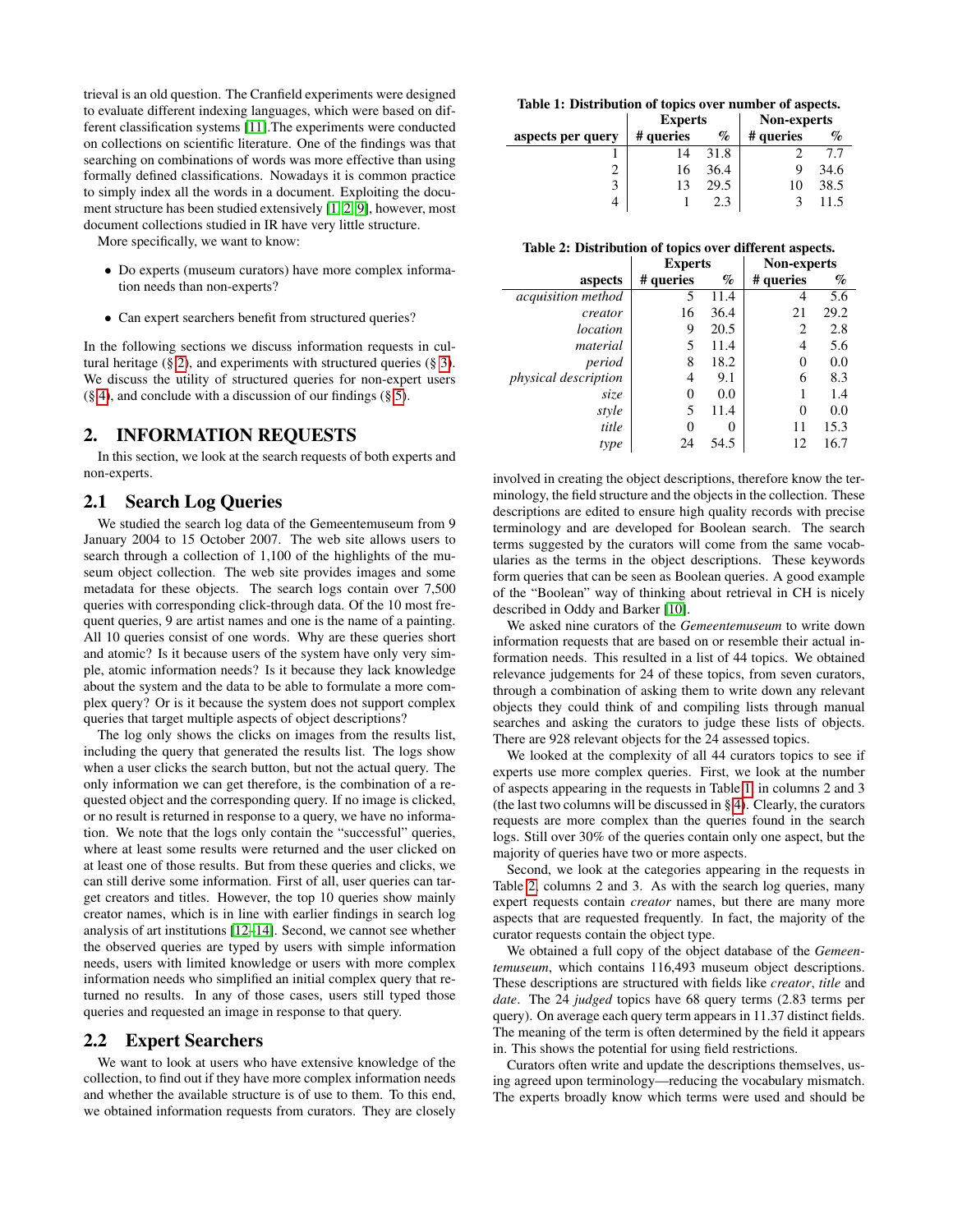used to describe characteristics and aspects of objects, and therefore, which terms to use to search for objects. Because they are used to storing and retrieving information in a highly structured way, they are able to generate very precise queries. Their queries should reflect the underlying information need well.

As a result, we may expect that for expert search requests, each query term is important and should occur in each relevant description (consistency and completeness). Descriptions where all but one query terms occur are less relevant than descriptions where all query terms occur. This is related to co-ordination level ranking [\[4,](#page-3-10) [5\]](#page-3-11). In the language modelling framework, this can be achieved by using little smoothing. The contribution of the background model for missing query terms will be very small in comparison to the contribution of the document model for query terms that do occur in the document. The impact of term weights is strongly reduced.

# <span id="page-2-0"></span>3. EXPERIMENTS AND RESULTS

We used Indri [\[6\]](#page-3-12) for indexing and retrieving. To use the available structure, we indexed the field information as well, allowing us to retrieve objects that have query terms in specific fields. We experimented with different sets of queries for the 24 expert topics.

Text: a set of unstructured bag of words queries as is typical in many standard text retrieval systems.

Fields: a set of structured queries based on the Indri query language. A query term gets a field restriction if the curators specified one. For instance, *hobo.(object\_name)* means the query term *hobo* must occur in the *object\_name* field.

Fields+Doc: To see the impact of the document context, these queries balance fields restrictions with an unrestricted equivalent.

That is, we use *#wsum(1.0 hobo.(object\_name) 1.0 hobo)* so that documents that have *hobo* in another field still receive some score. We experimented with different weights but found that using unit weights gives the best results.

Fields, Boolean: the same set of structured queries as above, but with a Boolean AND operator, thereby treating the queries in a database-like fashion. All terms must occur for a document to be retrieved. Indri still weights terms and ranks accordingly.

Note that the structured queries were mediated by the experimenter. Structured query languages give users more expressive power [\[15\]](#page-3-13), but many users have problems formulating good structured queries [\[7,](#page-3-14) [8\]](#page-3-15). We assume here that expert searchers can cope with this.

#### 3.1 Smoothing for Expert Queries

The amount of smoothing determines the importance of whether a term occurs in a document. With little smoothing we can approximate co-ordination level ranking: all query terms are considered important, so document are heavily penalised for missing query terms. We have ranged the smoothing parameter  $\lambda$  between 0 and 1 and found a low value of  $\lambda = 0.1$  to be the most effective for MAP, although the differences with higher values is very small. If the smoothing parameter has little impact, this means that the background model has little impact. It seems that even with heavy smoothing we have a co-ordination level ranking. This could be a consequence of the characteristics of CH descriptions. Each term is selected with care and often appears only once in each description. As a result, descriptions matching all terms are automatically ranked above description matching only a fraction of the query terms. With no smoothing ( $\lambda = 0$ ) the results are much worse, showing it is very effective to have at least some smoothing.

# 3.2 Unstructured and Structured Queries

We compare the effectiveness of the unstructured queries against

<span id="page-2-1"></span>Table 3: Comparison of structured and unstructured queries. Significance levels are  $0.05$  ( $\degree$ ),  $0.01$  ( $\degree$ ) and  $0.001$  ( $\degree$ )

| Oueries                                                                                             |  | MAP MRR P@10 Recall         |  |
|-----------------------------------------------------------------------------------------------------|--|-----------------------------|--|
| Text $\lambda_c = 0.1$                                                                              |  | 0.4525 0.6691 0.4000 0.8722 |  |
| Fields, $\lambda_c = 0.1$                                                                           |  | 0.4600 0.6542 0.4542 0.8418 |  |
| Fields+doc, $\lambda_c = \lambda_d = 0.1$                                                           |  | 0.4771 0.6850 0.4375 0.8722 |  |
| Fields, Boolean                                                                                     |  | 0.4482 0.6108 0.4708 0.5534 |  |
| Fields, Boolean, no rank                                                                            |  | 0.4612 0.6648 0.4896 0.5534 |  |
| Fields, Boolean, no rank + Text  0.5636 <sup>•</sup> 0.7582 <sup>•</sup> 0.5458 <sup>•</sup> 0.8722 |  |                             |  |

the two sets of structured queries with field restrictions. One set of structured queries, *Fields*, only matches terms in specified fields, while the other set, *Fields+doc*, matches terms against both the specified fields and the entire document. The first three lines in Table [3](#page-2-1) shows the results. With fields we see a small decrease in MRR but a larger improvement in P@10. The semantic information of the fields reduces the number of spurious matches. The slightly lower recall shows some descriptions can only be found by ignoring the field structure. If we match query terms both in the specified field and in the full description, we get improvements at all rank cut-offs, and thereby a larger improvement in MAP. However, it results in a slightly lower P@10 compared to the Fields only run. We test improvements upon the *Text* baseline for significance using the one-tailed bootstrap test with 100,000 resamples. None of the improvements are statistically significant.

The semantics of the field structure can help precision if expressed properly in the query. On the other hand, taking the larger document context into account when matching terms is more effective for overall precision. This shows that although the fields structure is informative, the document context is also important for ranking.

#### 3.3 Boolean Queries

We compare Structured and Unstructured queries against structured Boolean AND queries. To emulate database retrieval, which considers any document exactly matching the query as relevant and equally relevant, we use the Boolean AND queries and repeatedly randomise scores and evaluate. This is done because we use *trec\_eval* to evaluate the runs, which orders documents with equal score by document ID. To remove any possible bias introduced by this ordering on document ID, we randomise the scores and evaluate and repeat this 1,000 times to obtain average scores. This run is denoted *Fields, Boolean, no rank*.

What if we combine the document ranking of the *Text* run with the set-based retrieval of the structured Boolean AND run? If we sum the scores, the set of documents returned by the Boolean run will be ranked before the set of documents returned only by the *Text* run, but within each of these two sets, the documents will be ranked by their *Text* score. What can the unstructured query score add to Boolean retrieval apart from larger recall?

The results of the Boolean runs are shown in Table [3.](#page-2-1) The overall results indicate that the Boolean-style retrieval is reasonably effective for these expert queries. The Boolean run with ranking returns far fewer relevant documents, but has a much higher early precision. Also, with a recall of 0.5534, it shows that many relevant documents do not exactly match expert queries. We can substantially improve results by linearly combining Boolean set-based retrieval with unstructured text retrieval. The combined document score  $S(d)$  for a document d is computed as:  $S_{Bool, \pm Text}(d)$  =  $0.5 \cdot S_{Bool.}(d) + 0.5 \cdot S_{Text}(d)$ . The combined run is the only run that shows significant improvements. The fact that the set-based *Bool., no rank* outperforms the rank-based *Bool.* run shows that